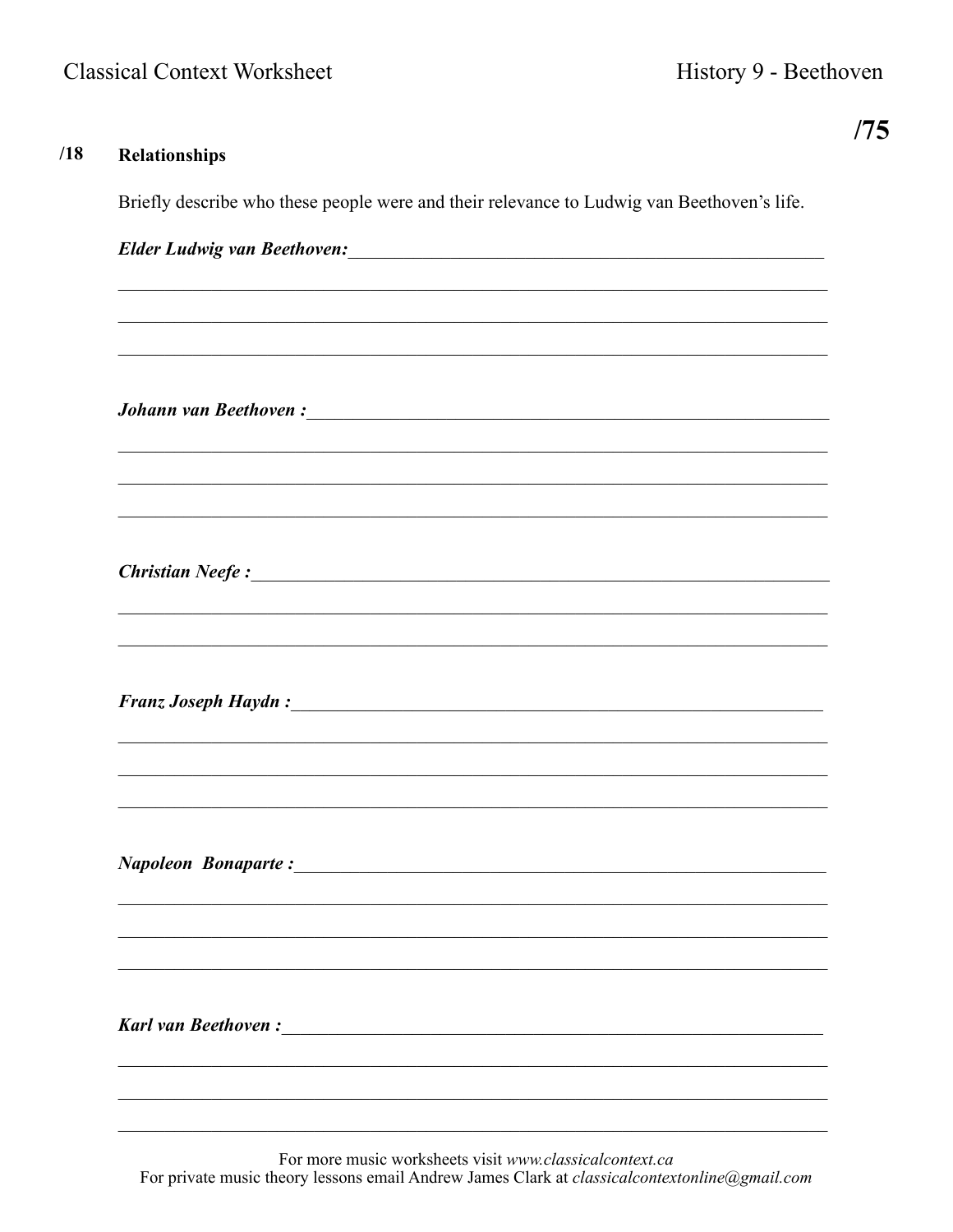# $/15$ **Key Events**

Elaborate on these key events in Beethoven's life which will be mentioned in your essay on your exam.

**Traveling to Vienna to Visit Mozart** 

**The Heiligenstadt Testament** 

**Gradual Decline in Health and Deafness** 

For more music worksheets visit www.classicalcontext.ca For private music theory lessons email Andrew James Clark at classicalcontextonline@gmail.com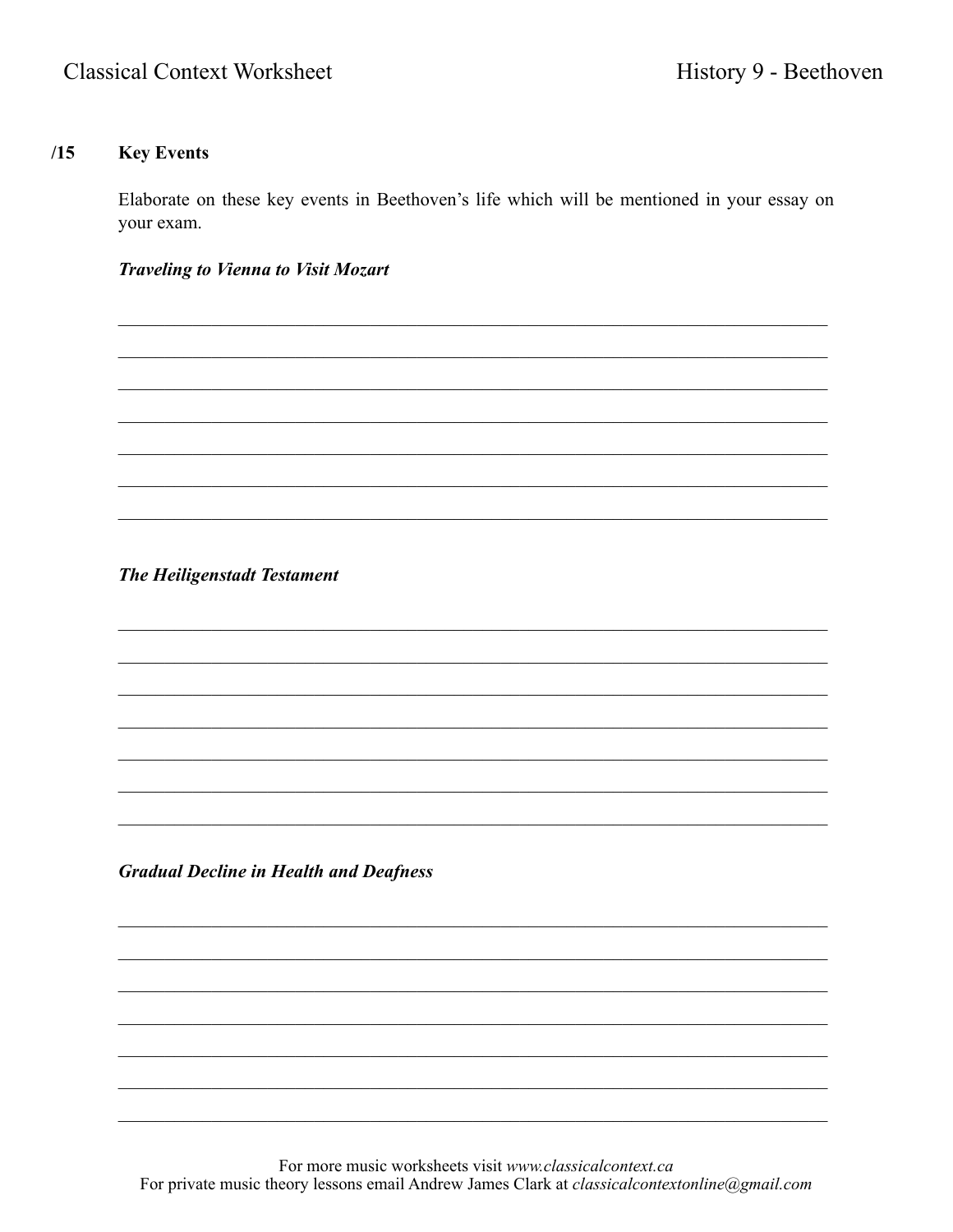| <b>Stylist Periods</b>        |
|-------------------------------|
| $\text{Early}$ ( $\qquad$ - ) |
| Key style traits :            |
|                               |
|                               |
|                               |
| Representative works:         |
|                               |
|                               |
| Middle ( - )                  |
|                               |
|                               |
|                               |
|                               |
| Representative works:         |
|                               |
| Late $($ - $)$                |
|                               |
|                               |
|                               |
|                               |
| Representative works:         |
|                               |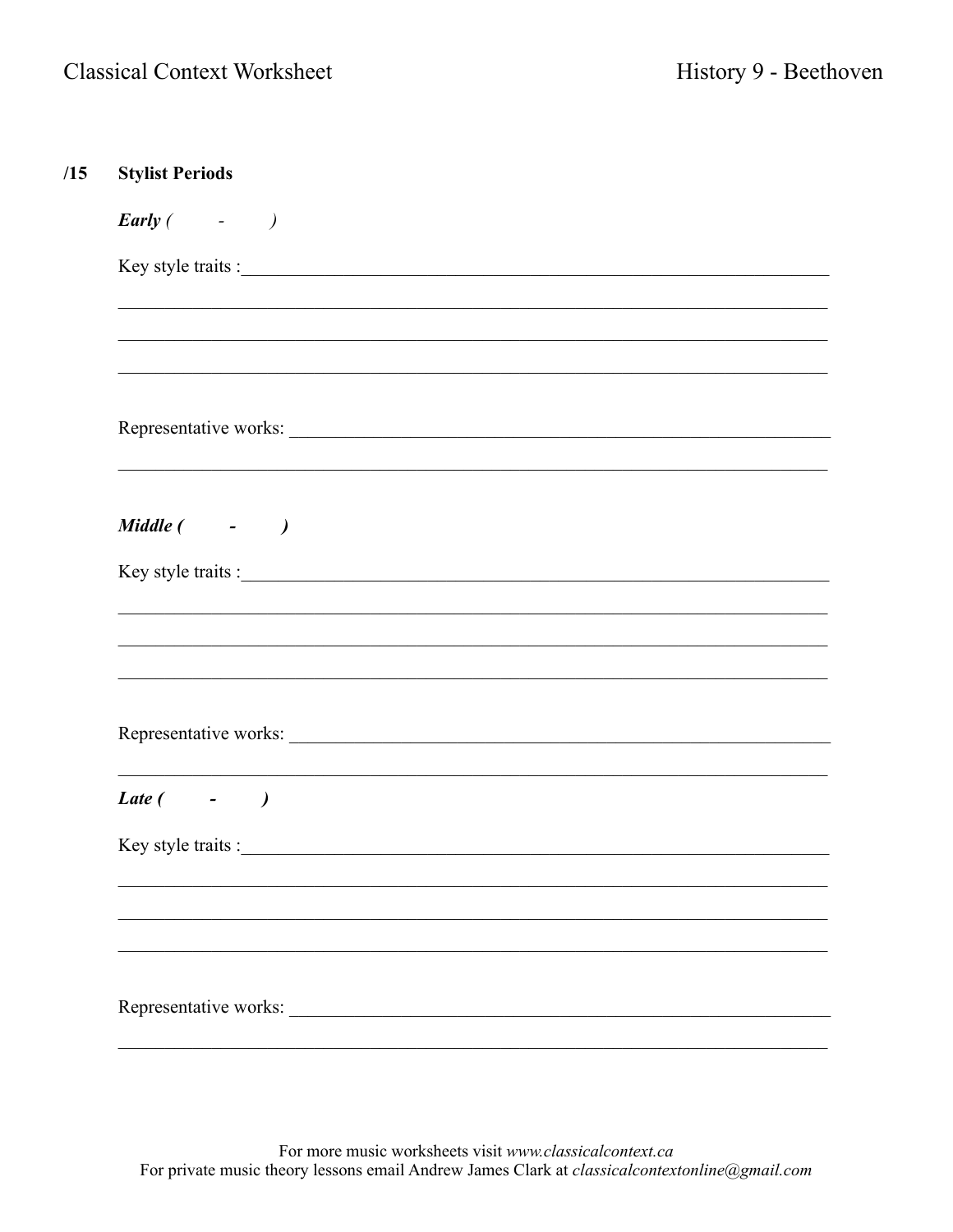# **Score Study Trivia**

*Movement I*  **/5**

What is unique about the **bridge** in the exposition, and in the recapitulation?

How does the length and intensity of the **coda** set Beethoven apart from his predecessors?

 $\mathcal{L}_\mathcal{L} = \mathcal{L}_\mathcal{L} = \mathcal{L}_\mathcal{L} = \mathcal{L}_\mathcal{L} = \mathcal{L}_\mathcal{L} = \mathcal{L}_\mathcal{L} = \mathcal{L}_\mathcal{L} = \mathcal{L}_\mathcal{L} = \mathcal{L}_\mathcal{L} = \mathcal{L}_\mathcal{L} = \mathcal{L}_\mathcal{L} = \mathcal{L}_\mathcal{L} = \mathcal{L}_\mathcal{L} = \mathcal{L}_\mathcal{L} = \mathcal{L}_\mathcal{L} = \mathcal{L}_\mathcal{L} = \mathcal{L}_\mathcal{L}$ 

 $\mathcal{L}_\mathcal{L} = \mathcal{L}_\mathcal{L} = \mathcal{L}_\mathcal{L} = \mathcal{L}_\mathcal{L} = \mathcal{L}_\mathcal{L} = \mathcal{L}_\mathcal{L} = \mathcal{L}_\mathcal{L} = \mathcal{L}_\mathcal{L} = \mathcal{L}_\mathcal{L} = \mathcal{L}_\mathcal{L} = \mathcal{L}_\mathcal{L} = \mathcal{L}_\mathcal{L} = \mathcal{L}_\mathcal{L} = \mathcal{L}_\mathcal{L} = \mathcal{L}_\mathcal{L} = \mathcal{L}_\mathcal{L} = \mathcal{L}_\mathcal{L}$ 

 $\mathcal{L}_\mathcal{L} = \mathcal{L}_\mathcal{L} = \mathcal{L}_\mathcal{L} = \mathcal{L}_\mathcal{L} = \mathcal{L}_\mathcal{L} = \mathcal{L}_\mathcal{L} = \mathcal{L}_\mathcal{L} = \mathcal{L}_\mathcal{L} = \mathcal{L}_\mathcal{L} = \mathcal{L}_\mathcal{L} = \mathcal{L}_\mathcal{L} = \mathcal{L}_\mathcal{L} = \mathcal{L}_\mathcal{L} = \mathcal{L}_\mathcal{L} = \mathcal{L}_\mathcal{L} = \mathcal{L}_\mathcal{L} = \mathcal{L}_\mathcal{L}$ 

 $\mathcal{L}_\mathcal{L} = \mathcal{L}_\mathcal{L} = \mathcal{L}_\mathcal{L} = \mathcal{L}_\mathcal{L} = \mathcal{L}_\mathcal{L} = \mathcal{L}_\mathcal{L} = \mathcal{L}_\mathcal{L} = \mathcal{L}_\mathcal{L} = \mathcal{L}_\mathcal{L} = \mathcal{L}_\mathcal{L} = \mathcal{L}_\mathcal{L} = \mathcal{L}_\mathcal{L} = \mathcal{L}_\mathcal{L} = \mathcal{L}_\mathcal{L} = \mathcal{L}_\mathcal{L} = \mathcal{L}_\mathcal{L} = \mathcal{L}_\mathcal{L}$ 

 $\mathcal{L}_\mathcal{L} = \{ \mathcal{L}_\mathcal{L} = \{ \mathcal{L}_\mathcal{L} = \{ \mathcal{L}_\mathcal{L} = \{ \mathcal{L}_\mathcal{L} = \{ \mathcal{L}_\mathcal{L} = \{ \mathcal{L}_\mathcal{L} = \{ \mathcal{L}_\mathcal{L} = \{ \mathcal{L}_\mathcal{L} = \{ \mathcal{L}_\mathcal{L} = \{ \mathcal{L}_\mathcal{L} = \{ \mathcal{L}_\mathcal{L} = \{ \mathcal{L}_\mathcal{L} = \{ \mathcal{L}_\mathcal{L} = \{ \mathcal{L}_\mathcal{$ 

 $\mathcal{L}_\mathcal{L} = \mathcal{L}_\mathcal{L} = \mathcal{L}_\mathcal{L} = \mathcal{L}_\mathcal{L} = \mathcal{L}_\mathcal{L} = \mathcal{L}_\mathcal{L} = \mathcal{L}_\mathcal{L} = \mathcal{L}_\mathcal{L} = \mathcal{L}_\mathcal{L} = \mathcal{L}_\mathcal{L} = \mathcal{L}_\mathcal{L} = \mathcal{L}_\mathcal{L} = \mathcal{L}_\mathcal{L} = \mathcal{L}_\mathcal{L} = \mathcal{L}_\mathcal{L} = \mathcal{L}_\mathcal{L} = \mathcal{L}_\mathcal{L}$ 

 $\mathcal{L}_\mathcal{L} = \{ \mathcal{L}_\mathcal{L} = \{ \mathcal{L}_\mathcal{L} = \{ \mathcal{L}_\mathcal{L} = \{ \mathcal{L}_\mathcal{L} = \{ \mathcal{L}_\mathcal{L} = \{ \mathcal{L}_\mathcal{L} = \{ \mathcal{L}_\mathcal{L} = \{ \mathcal{L}_\mathcal{L} = \{ \mathcal{L}_\mathcal{L} = \{ \mathcal{L}_\mathcal{L} = \{ \mathcal{L}_\mathcal{L} = \{ \mathcal{L}_\mathcal{L} = \{ \mathcal{L}_\mathcal{L} = \{ \mathcal{L}_\mathcal{$ 

# *Movement II* **/3**

**Theme two** features a bold modulation to a foreign key? What key is it and why might this surprise listeners of the time.

 $\mathcal{L}_\mathcal{L} = \mathcal{L}_\mathcal{L} = \mathcal{L}_\mathcal{L} = \mathcal{L}_\mathcal{L} = \mathcal{L}_\mathcal{L} = \mathcal{L}_\mathcal{L} = \mathcal{L}_\mathcal{L} = \mathcal{L}_\mathcal{L} = \mathcal{L}_\mathcal{L} = \mathcal{L}_\mathcal{L} = \mathcal{L}_\mathcal{L} = \mathcal{L}_\mathcal{L} = \mathcal{L}_\mathcal{L} = \mathcal{L}_\mathcal{L} = \mathcal{L}_\mathcal{L} = \mathcal{L}_\mathcal{L} = \mathcal{L}_\mathcal{L}$ 

 $\mathcal{L}_\mathcal{L} = \mathcal{L}_\mathcal{L} = \mathcal{L}_\mathcal{L} = \mathcal{L}_\mathcal{L} = \mathcal{L}_\mathcal{L} = \mathcal{L}_\mathcal{L} = \mathcal{L}_\mathcal{L} = \mathcal{L}_\mathcal{L} = \mathcal{L}_\mathcal{L} = \mathcal{L}_\mathcal{L} = \mathcal{L}_\mathcal{L} = \mathcal{L}_\mathcal{L} = \mathcal{L}_\mathcal{L} = \mathcal{L}_\mathcal{L} = \mathcal{L}_\mathcal{L} = \mathcal{L}_\mathcal{L} = \mathcal{L}_\mathcal{L}$ 

 $\mathcal{L}_\mathcal{L} = \mathcal{L}_\mathcal{L} = \mathcal{L}_\mathcal{L} = \mathcal{L}_\mathcal{L} = \mathcal{L}_\mathcal{L} = \mathcal{L}_\mathcal{L} = \mathcal{L}_\mathcal{L} = \mathcal{L}_\mathcal{L} = \mathcal{L}_\mathcal{L} = \mathcal{L}_\mathcal{L} = \mathcal{L}_\mathcal{L} = \mathcal{L}_\mathcal{L} = \mathcal{L}_\mathcal{L} = \mathcal{L}_\mathcal{L} = \mathcal{L}_\mathcal{L} = \mathcal{L}_\mathcal{L} = \mathcal{L}_\mathcal{L}$ 

 $\mathcal{L}_\mathcal{L} = \mathcal{L}_\mathcal{L} = \mathcal{L}_\mathcal{L} = \mathcal{L}_\mathcal{L} = \mathcal{L}_\mathcal{L} = \mathcal{L}_\mathcal{L} = \mathcal{L}_\mathcal{L} = \mathcal{L}_\mathcal{L} = \mathcal{L}_\mathcal{L} = \mathcal{L}_\mathcal{L} = \mathcal{L}_\mathcal{L} = \mathcal{L}_\mathcal{L} = \mathcal{L}_\mathcal{L} = \mathcal{L}_\mathcal{L} = \mathcal{L}_\mathcal{L} = \mathcal{L}_\mathcal{L} = \mathcal{L}_\mathcal{L}$ 

### *Movement III* **/3**

What instrument introduces **theme two** and how is the rhythm reminiscent of movement one and the symphony as a whole?

 $\mathcal{L}_\mathcal{L} = \mathcal{L}_\mathcal{L} = \mathcal{L}_\mathcal{L} = \mathcal{L}_\mathcal{L} = \mathcal{L}_\mathcal{L} = \mathcal{L}_\mathcal{L} = \mathcal{L}_\mathcal{L} = \mathcal{L}_\mathcal{L} = \mathcal{L}_\mathcal{L} = \mathcal{L}_\mathcal{L} = \mathcal{L}_\mathcal{L} = \mathcal{L}_\mathcal{L} = \mathcal{L}_\mathcal{L} = \mathcal{L}_\mathcal{L} = \mathcal{L}_\mathcal{L} = \mathcal{L}_\mathcal{L} = \mathcal{L}_\mathcal{L}$ 

 $\mathcal{L}_\mathcal{L} = \mathcal{L}_\mathcal{L} = \mathcal{L}_\mathcal{L} = \mathcal{L}_\mathcal{L} = \mathcal{L}_\mathcal{L} = \mathcal{L}_\mathcal{L} = \mathcal{L}_\mathcal{L} = \mathcal{L}_\mathcal{L} = \mathcal{L}_\mathcal{L} = \mathcal{L}_\mathcal{L} = \mathcal{L}_\mathcal{L} = \mathcal{L}_\mathcal{L} = \mathcal{L}_\mathcal{L} = \mathcal{L}_\mathcal{L} = \mathcal{L}_\mathcal{L} = \mathcal{L}_\mathcal{L} = \mathcal{L}_\mathcal{L}$ 

 $\mathcal{L}_\mathcal{L} = \{ \mathcal{L}_\mathcal{L} = \{ \mathcal{L}_\mathcal{L} = \{ \mathcal{L}_\mathcal{L} = \{ \mathcal{L}_\mathcal{L} = \{ \mathcal{L}_\mathcal{L} = \{ \mathcal{L}_\mathcal{L} = \{ \mathcal{L}_\mathcal{L} = \{ \mathcal{L}_\mathcal{L} = \{ \mathcal{L}_\mathcal{L} = \{ \mathcal{L}_\mathcal{L} = \{ \mathcal{L}_\mathcal{L} = \{ \mathcal{L}_\mathcal{L} = \{ \mathcal{L}_\mathcal{L} = \{ \mathcal{L}_\mathcal{$ 

 $\mathcal{L}_\mathcal{L} = \mathcal{L}_\mathcal{L} = \mathcal{L}_\mathcal{L} = \mathcal{L}_\mathcal{L} = \mathcal{L}_\mathcal{L} = \mathcal{L}_\mathcal{L} = \mathcal{L}_\mathcal{L} = \mathcal{L}_\mathcal{L} = \mathcal{L}_\mathcal{L} = \mathcal{L}_\mathcal{L} = \mathcal{L}_\mathcal{L} = \mathcal{L}_\mathcal{L} = \mathcal{L}_\mathcal{L} = \mathcal{L}_\mathcal{L} = \mathcal{L}_\mathcal{L} = \mathcal{L}_\mathcal{L} = \mathcal{L}_\mathcal{L}$ 

 $\mathcal{L}_\mathcal{L} = \{ \mathcal{L}_\mathcal{L} = \{ \mathcal{L}_\mathcal{L} = \{ \mathcal{L}_\mathcal{L} = \{ \mathcal{L}_\mathcal{L} = \{ \mathcal{L}_\mathcal{L} = \{ \mathcal{L}_\mathcal{L} = \{ \mathcal{L}_\mathcal{L} = \{ \mathcal{L}_\mathcal{L} = \{ \mathcal{L}_\mathcal{L} = \{ \mathcal{L}_\mathcal{L} = \{ \mathcal{L}_\mathcal{L} = \{ \mathcal{L}_\mathcal{L} = \{ \mathcal{L}_\mathcal{L} = \{ \mathcal{L}_\mathcal{$